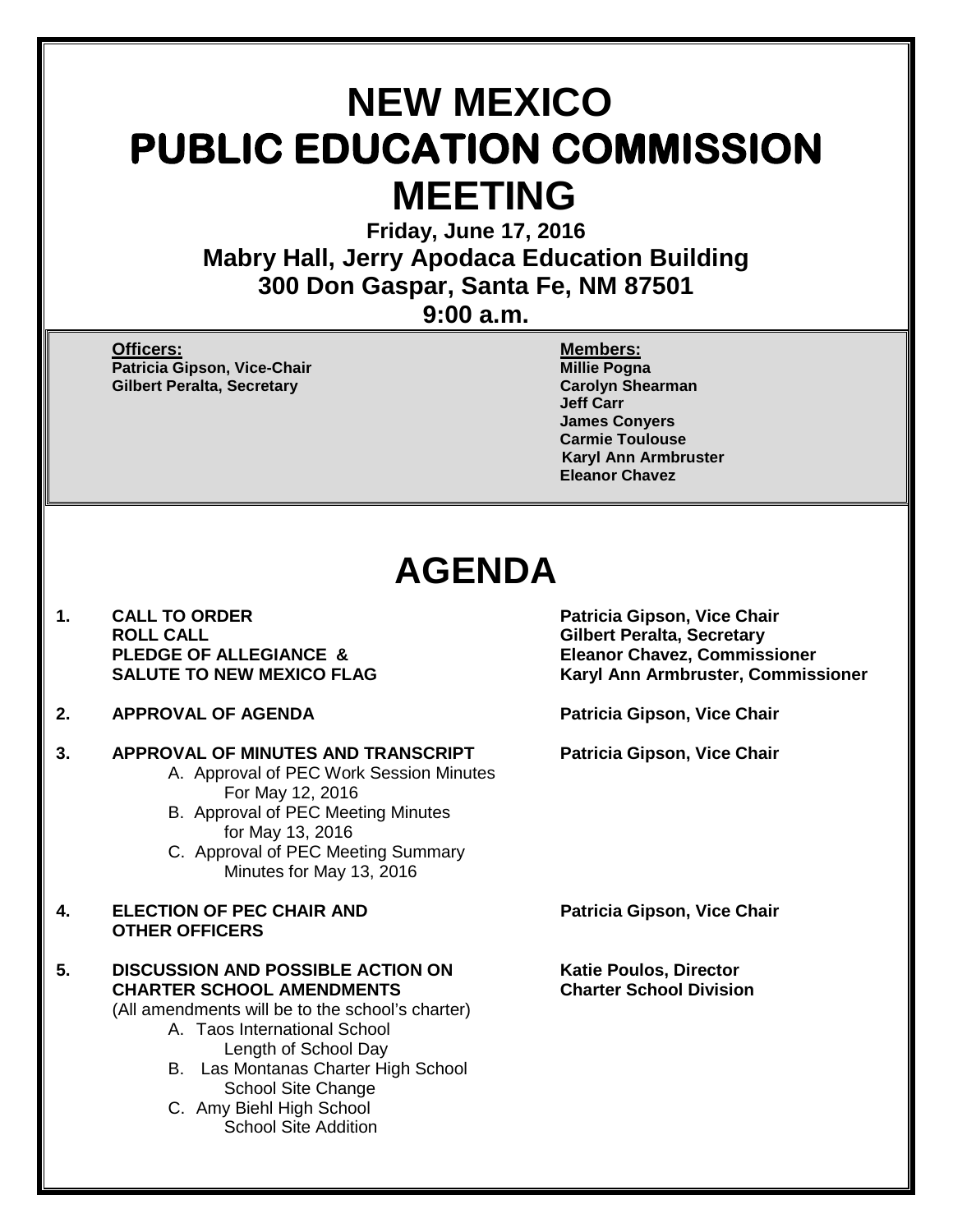| 6.  | <b>DISCUSSION AND POSSIBLE ACTION TO</b><br><b>COMMENCE OPERATIONS FOR THE FOLLOWING</b><br><b>SCHOOLS</b><br>A. Six Directions Indigenous School<br>B. Student Athlete Headquarters (SAHQ) Academy                                                                                                                                                                                                                                                                                                                                                                                                                                                                       | Patricia Gipson, Vice Chair                                     |
|-----|---------------------------------------------------------------------------------------------------------------------------------------------------------------------------------------------------------------------------------------------------------------------------------------------------------------------------------------------------------------------------------------------------------------------------------------------------------------------------------------------------------------------------------------------------------------------------------------------------------------------------------------------------------------------------|-----------------------------------------------------------------|
| 7.  | <b>DISCUSSION AND POSSIBLE ACTION ON NEWLY</b><br><b>NEGOTIATED PERFORMANCE CONTRACTS AND</b><br><b>PERFORMANCE FRAMEWORKS</b><br>A. Six Directions Indigenous School<br>B. Student Athlete Headquarters (SAHQ) Academy                                                                                                                                                                                                                                                                                                                                                                                                                                                   | Patricia Gipson, Vice Chair                                     |
| 8.  | <b>DISCUSSION AND POSSIBLE ACTION ON BOARD</b><br>OF FINANCE APPLICATIONS<br>A. Carinos de los Ninos Charter School<br>B. Roots and Wings Community School                                                                                                                                                                                                                                                                                                                                                                                                                                                                                                                | Patricia Gipson, Vice Chair                                     |
| 9.  | PRESENTATION OF HIGH PERFORMING SCHOOL<br>DATA WITH DISCUSSION AND POSSIBLE ACTION<br>ON THE DEFINITION OF HIGH PERFORMING<br><b>SCHOOLS</b>                                                                                                                                                                                                                                                                                                                                                                                                                                                                                                                              | Patricia Gipson, Vice Chair                                     |
| 10. | <b>DISCUSSION AND POSSIBLE ACTION ON</b><br><b>CHARTER SCHOOL PERFORMANCE FRAMEWORK</b><br><b>EVALUATION TIMELINE AND PROCESS</b>                                                                                                                                                                                                                                                                                                                                                                                                                                                                                                                                         | Patricia Gipson, Vice Chair                                     |
| 11. | <b>REPORT FROM OPTIONS FOR PARENTS &amp; THE</b><br><b>CHARTER SCHOOL DIVISION--DISCUSSION AND</b><br><b>POSSIBLE ACTIONS</b><br>A. Schools of Concern (Actions may include<br>requiring a corrective action plan and the<br>potential of a suspension or revocation of<br>the school's charter)<br><b>B.</b> School Governance Changes<br>a. Student Athlete Headquarters (SAHQ) Academy<br>b. Southwest Aeronautics, Mathematics,<br>and Sciences Academy<br>c. Taos International School<br>C. Draft Schedule for Community Input Hearings<br>D. Report from New Mexico School for the Arts<br>E. Report on closure of Creative Education Preparatory Institute (CEPi) | <b>Katie Poulos, Director</b><br><b>Charter School Division</b> |
| 12. | <b>DISCUSSION AND POSSIBLE ACTION ON</b><br><b>ACCEPTANCE OF 2016 NEW CHARTER</b><br><b>SCHOOL APPLICATIONS</b>                                                                                                                                                                                                                                                                                                                                                                                                                                                                                                                                                           | Patricia Gipson, Vice Chair                                     |
| 13. | <b>DISCUSSION AND POSSIBLE ACTION ON THE</b><br><b>RENEWAL TIMELINE</b>                                                                                                                                                                                                                                                                                                                                                                                                                                                                                                                                                                                                   | Patricia Gipson, Vice Chair                                     |
| 14. | <b>REPORT FROM THE CHAIR</b><br>A. Update from New Mexico Charter Coalition                                                                                                                                                                                                                                                                                                                                                                                                                                                                                                                                                                                               | Patricia Gipson, Vice Chair                                     |
| 15. | <b>PEC COMMENTS</b>                                                                                                                                                                                                                                                                                                                                                                                                                                                                                                                                                                                                                                                       | Patricia Gipson, Vice Chair                                     |